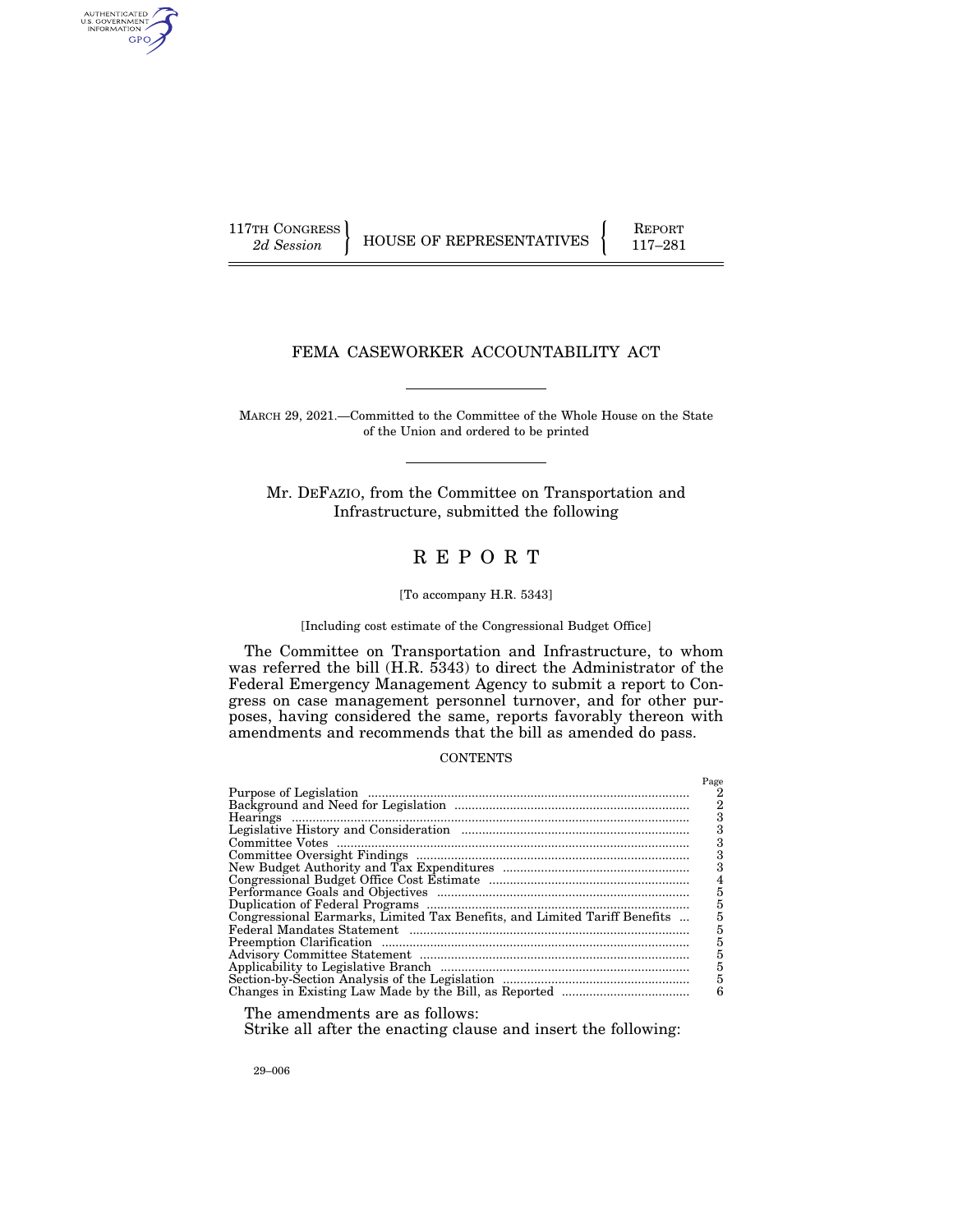**SECTION 1. SHORT TITLE.** 

This Act may be cited as the "FEMA Caseworker Accountability Act".

#### **SEC. 2. REPORT ON STAFF TURNOVER.**

Not later than 90 days after the date of enactment of this Act, the Comptroller General of the United States shall submit to Congress a report containing—

(1) the turnover rate for case management personnel of the Federal Emergency Management Agency;

(2) the average and median length of employment for the personnel described in paragraph  $(1)$ ;

(3) the steps that the Agency is taking, or plans to take, to lower the rate of turnover for the personnel described in paragraph (1);

(4) the number of personnel of the Agency that is detailed to work disaster recovery and then return to such personnel's full time assignment after a disaster, disaggregated by full-time, part-time, temporary, and contract personnel; and

(5) the average time and median length of the rotations of personnel described in paragraph (4) and how often rotations and reassignment of personnel occur for each disaster recovery position and function, disaggregated by fulltime, part-time, temporary, and contract personnel.

Amend the title so as to read:

A bill to direct the Comptroller General of the United States to submit a report to Congress on case management personnel turnover of the Federal Emergency Management Agency, and for other purposes.

#### PURPOSE OF LEGISLATION

The purpose of H.R. 5343, as amended, is to direct the Federal Emergency Management Agency (FEMA) Administrator to submit a report to Congress on case management personnel turnover.

# BACKGROUND AND NEED FOR LEGISLATION

On a bipartisan basis and over several congresses, the Committee has received testimony from federal, state, local, tribal, and territorial officials engaged in the full cycle of emergency management: preparation, response, recovery, and mitigation.<sup>1</sup> A common challenge local and state emergency managers face during recovery from hazard events eligible for assistance authorized by the *Robert T. Stafford Disaster Relief and Emergency Assistance Act* (*Stafford Act*, P.L. 93–288, as amended) is that communities deal with rotating federal recovery officials as they develop project worksheets to justify federal reimbursement for eligible costs.<sup>2</sup> Sometimes, these officials provide inconsistent interpretations of statute, regulation, and policy, resulting in delays throughout the recovery process.3 H.R. 5343, as amended, addresses this concern by requiring the FEMA to provide a report to Congress with data on case management personnel turnover, the average tenure of case management employees, and any agency plans to reduce turnover.

<sup>&</sup>lt;sup>1</sup> See Subcommittee on Economic Development, Public Buildings, and Emergency Management Hearing titled, "Building Smarter: The Benefits of Investing in Resilience and Mitigation," March 18, 2021 (117th Congress); Subcommittee on Economic Development, Public Buildings,<br>and Emergency Management Hearing titled, "An Assessment of Federal Efforts from Recent<br>Disasters," October 22, 2019 (116th Congress); Public Buildings, and Emergency Management Hearing titled, "Disaster Preparedness: DRRA<br>Implementation and FEMA Readiness," May 22, 2019 (116th Congress).<br><sup>2</sup> See GAO, "FEMA Workforce: Long-Standing and new Challenges Coul

cess," January 2022; GAO–22–105631; Available at GAO–22–105631, FEMA Workforce: Long-<br>Standing and New Challenges Could Affect Mission Success.<br><sup>3 Id.</sup>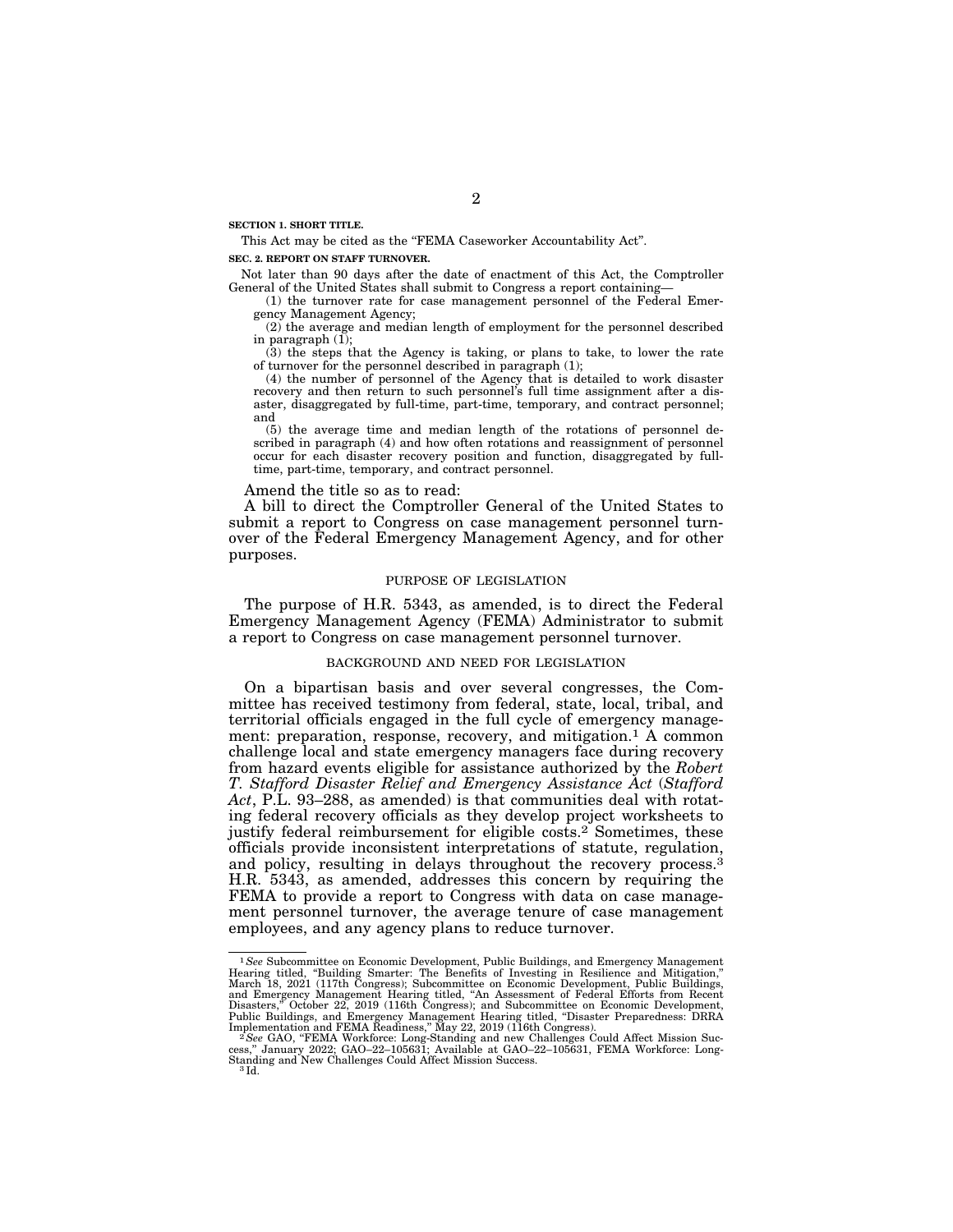# HEARINGS

For the purposes of rule XIII, clause  $3(c)(6)(A)$  of the 117th Congress, the following hearing was used to develop or consider H.R. 5343:

On June 23, 2021, the Subcommittee held a hearing titled ''FEMA's Priorities for FY22 and Beyond: Coordinating Mission, Vision, and Budget.'' The Subcommittee received testimony from Hon. Deanne Criswell, Administrator, FEMA, Department of Homeland Security. This hearing provided Members an opportunity to examine the President's fiscal year (FY) 2022 budget requests for programs within FEMA.

#### LEGISLATIVE HISTORY AND CONSIDERATION

H.R. 5343 was introduced in the House on September 22, 2021, by Mr. Rice of South Carolina and Ms. Mace and referred to the Committee on Transportation and Infrastructure. Within the Committee, H.R. 5343 was referred to the Subcommittee on Economic Development, Public Buildings, and Emergency Management.

The Subcommittee on Economic Development, Public Buildings, and Emergency Management was discharged from further consideration of H.R. 5343 on October 27, 2021.

The Committee considered H.R. 5343 on October 27, 2021, and ordered the measure to be reported to the House with a favorable recommendation, as amended, by voice vote.

The following amendment was offered:

An amendment offered by Mr. Perry (#1); was AGREED TO by voice vote.

Page 1, beginning on line 8, strike ''the Administrator of the Federal Emergency Management Agency'' and insert ''the Comptroller General of the United States''.

Page 2, line 4, insert "Federal Emergency Management" before "Agency".

#### COMMITTEE VOTES

Clause 3(b) of rule XIII of the Rules of the House of Representatives requires each committee report to include the total number of votes cast for and against on each record vote on a motion to report and on any amendment offered to the measure or matter, and the names of those members voting for and against.

No record votes were requested during consideration of H.R. 5343.

### COMMITTEE OVERSIGHT FINDINGS

With respect to the requirements of clause  $3(c)(1)$  of rule XIII of the Rules of the House of Representatives, the Committee's oversight findings and recommendations are reflected in this report.

# NEW BUDGET AUTHORITY AND TAX EXPENDITURES

Clause  $3(c)(2)$  of rule XIII of the Rules of the House of Representatives does not apply where a cost estimate and comparison prepared by the Director of the Congressional Budget Office under section 402 of the Congressional Budget Act of 1974 has been timely submitted prior to the filing of the report and is included in the report. Such a cost estimate is included in this report.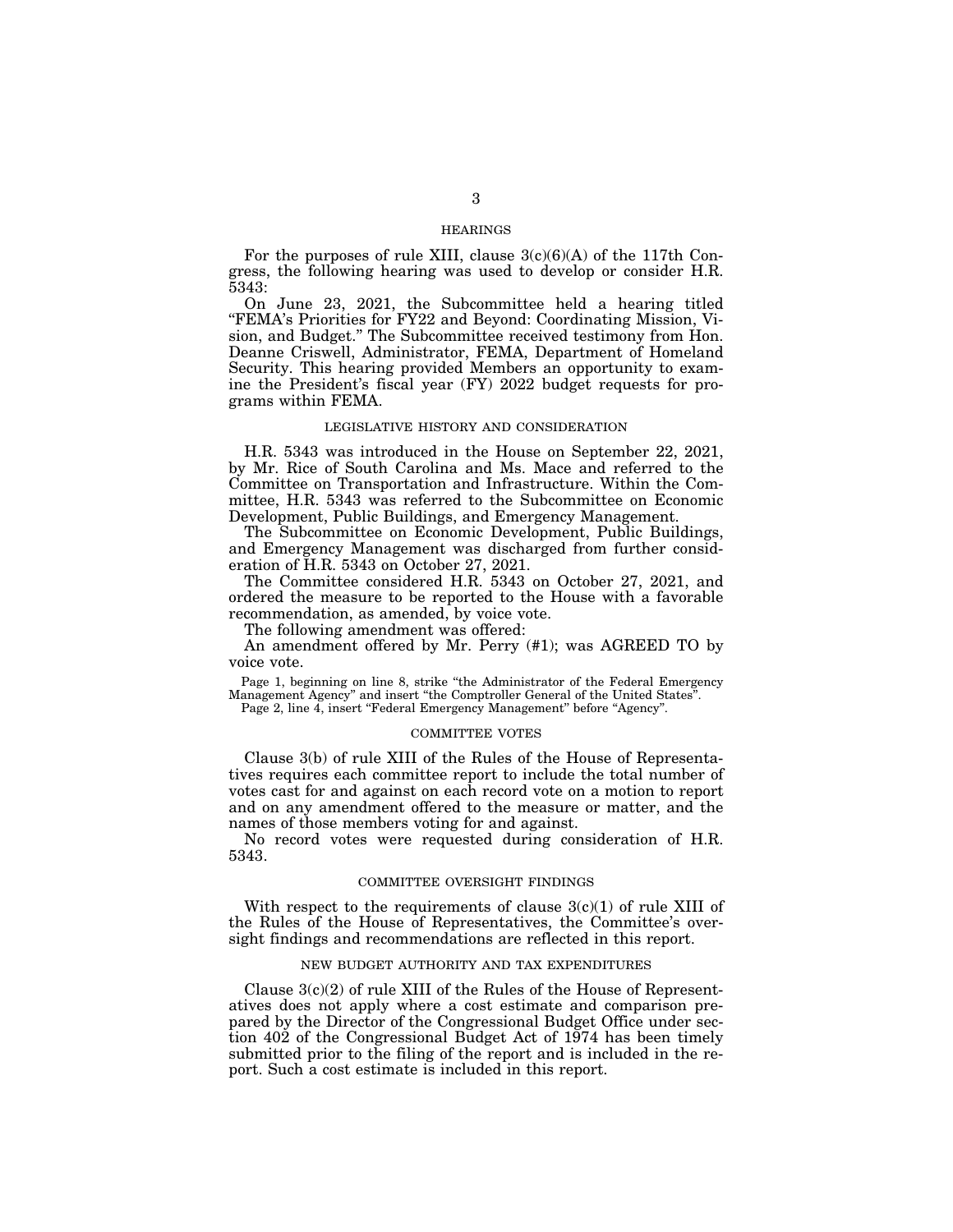# CONGRESSIONAL BUDGET OFFICE COST ESTIMATE

With respect to the requirement of clause  $3(c)(3)$  of rule XIII of the Rules of the House of Representatives and section 402 of the Congressional Budget Act of 1974, the Committee has received the enclosed cost estimate for H.R. 5343 from the Director of the Congressional Budget Office:

# U.S. CONGRESS, CONGRESSIONAL BUDGET OFFICE, *Washington, DC, February 7, 2022.*

Hon. PETER A. DEFAZIO,

*Chairman, Committee on Transportation and Infrastructure, House of Representatives, Washington, DC.* 

DEAR MR. CHAIRMAN: The Congressional Budget Office has prepared the enclosed cost estimate for H.R. 5343, the FEMA Caseworker Accountability Act.

If you wish further details on this estimate, we will be pleased to provide them. The CBO staff contact is Jon Sperl.

Sincerely,

PHILLIP L. SWAGEL, *Director.* 

Enclosure.

| By Fiscal Year, Millions of Dollars                                                                  | 2022<br>2022-2026 |                                     | 2022-2031     |
|------------------------------------------------------------------------------------------------------|-------------------|-------------------------------------|---------------|
| Direct Spending (Outlays)                                                                            |                   |                                     |               |
| Revenues                                                                                             |                   |                                     | 0             |
| Increase or Decrease (-)<br>in the Deficit                                                           |                   |                                     | n             |
| <b>Spending Subject to</b><br>Appropriation (Outlays).                                               | $\bullet$         | $\mathbf{r}$                        | not estimated |
| Statutory pay-as-you-go<br>procedures apply?                                                         | No.               | <b>Mandate Effects</b>              |               |
| Increases on-budget deficits in any<br>of the four consecutive 10-year<br>periods beginning in 2032? | Nα                | Contains intergovernmental mandate? | No.           |
|                                                                                                      |                   | Contains private-sector mandate?    | No.           |

H.R. 5343 would require the Government Accountability Office (GAO) to report to the Congress, within three months of enactment, on the turnover rate for case management personnel at the Federal Emergency Management Agency (FEMA). The report also would examine steps FEMA has taken and plans to take in the future to lower the turnover rate.

Based on the cost of similar GAO reports, CBO estimates that implementing H.R. 5343 would cost less than \$500,000 over the 2022–2026 period; any such spending would be subject to the availability of appropriated funds.

The CBO staff contact for this estimate is Jon Sperl. The estimate was reviewed by H. Samuel Papenfuss, Deputy Director of Budget Analysis.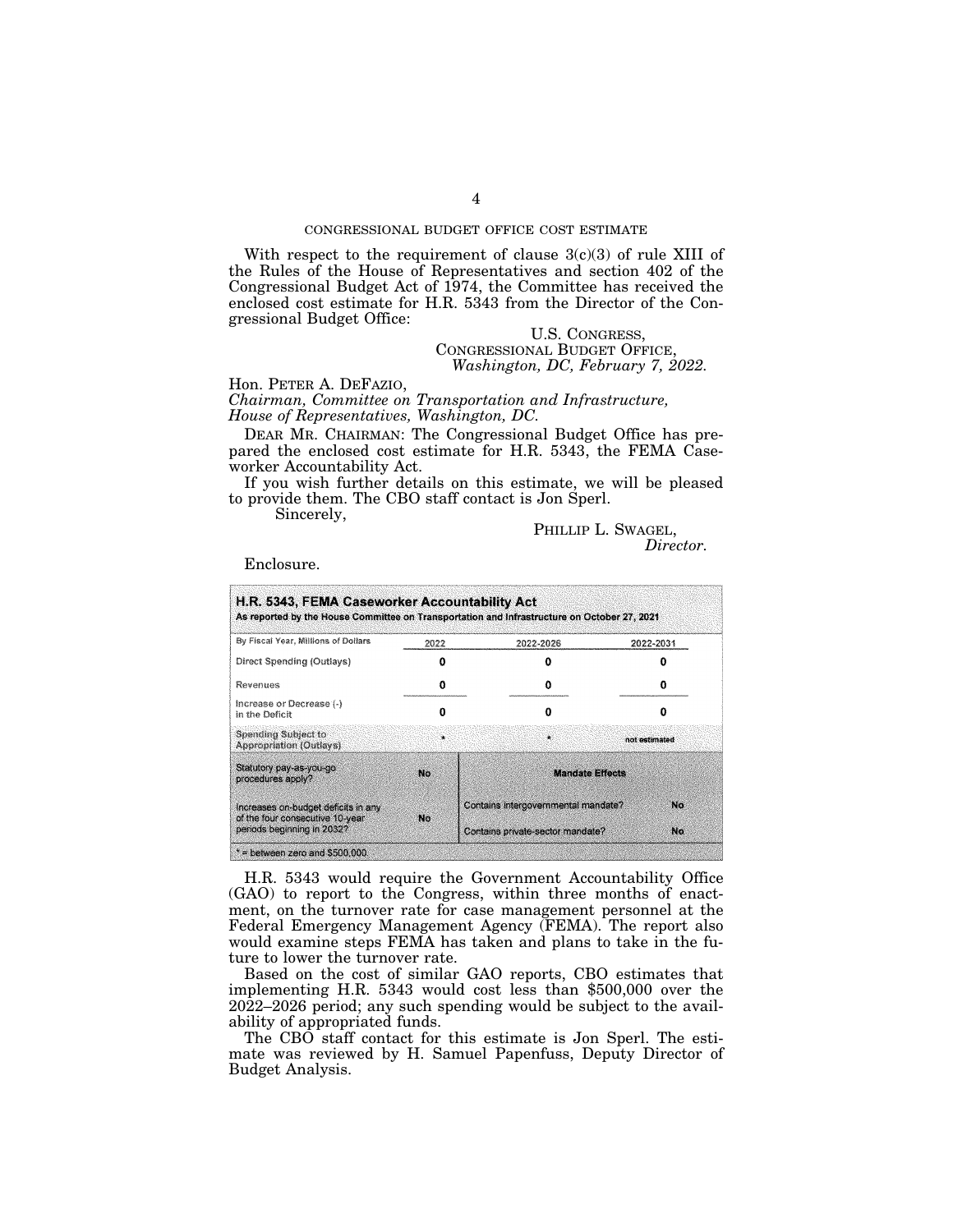## PERFORMANCE GOALS AND OBJECTIVES

With respect to the requirement of clause  $3(c)(4)$  of rule XIII of the Rules of the House of Representatives, the performance goal and objective of this legislation is to provide Congress information on case management personnel turnover at FEMA.

## DUPLICATION OF FEDERAL PROGRAMS

Pursuant to clause  $3(c)(5)$  of rule XIII of the Rules of the House of Representatives, the Committee finds that no provision of H.R. 5343, as amended, establishes or reauthorizes a program of the federal government known to be duplicative of another federal program, a program that was included in any report from the Government Accountability Office to Congress pursuant to section 21 of Public Law 111–139, or a program related to a program identified in the most recent Catalog of Federal Domestic Assistance.

#### CONGRESSIONAL EARMARKS, LIMITED TAX BENEFITS, AND LIMITED TARIFF BENEFITS

In compliance with clause 9 of rule XXI of the Rules of the House of Representatives, this bill, as reported, contains no congressional earmarks, limited tax benefits, or limited tariff benefits as defined in clause 9(e), 9(f), or 9(g) of the rule XXI.

# FEDERAL MANDATES STATEMENT

The Committee adopts as its own the estimate of federal mandates prepared by the Director of the Congressional Budget Office pursuant to section 423 of the Unfunded Mandates Reform Act (Public Law 104–4).

#### PREEMPTION CLARIFICATION

Section 423 of the Congressional Budget Act of 1974 requires the report of any Committee on a bill or joint resolution to include a statement on the extent to which the bill or joint resolution is intended to preempt state, local, or tribal law. The Committee finds that H.R. 5343, as amended, does not preempt any state, local, or tribal law.

#### ADVISORY COMMITTEE STATEMENT

No advisory committees within the meaning of section 5(b) of the Federal Advisory Committee Act were created by this legislation.

## APPLICABILITY TO LEGISLATIVE BRANCH

The Committee finds that the legislation does not relate to the terms and conditions of employment or access to public services or accommodations within the meaning of section  $10\overline{2(b)}(3)$  of the Congressional Accountability Act (Public Law 104–1).

#### SECTION-BY-SECTION ANALYSIS OF THE LEGISLATION

#### *Section 1. Short title*

This section provides that this measure may be cited as the ''FEMA Caseworker Accountability Act''.